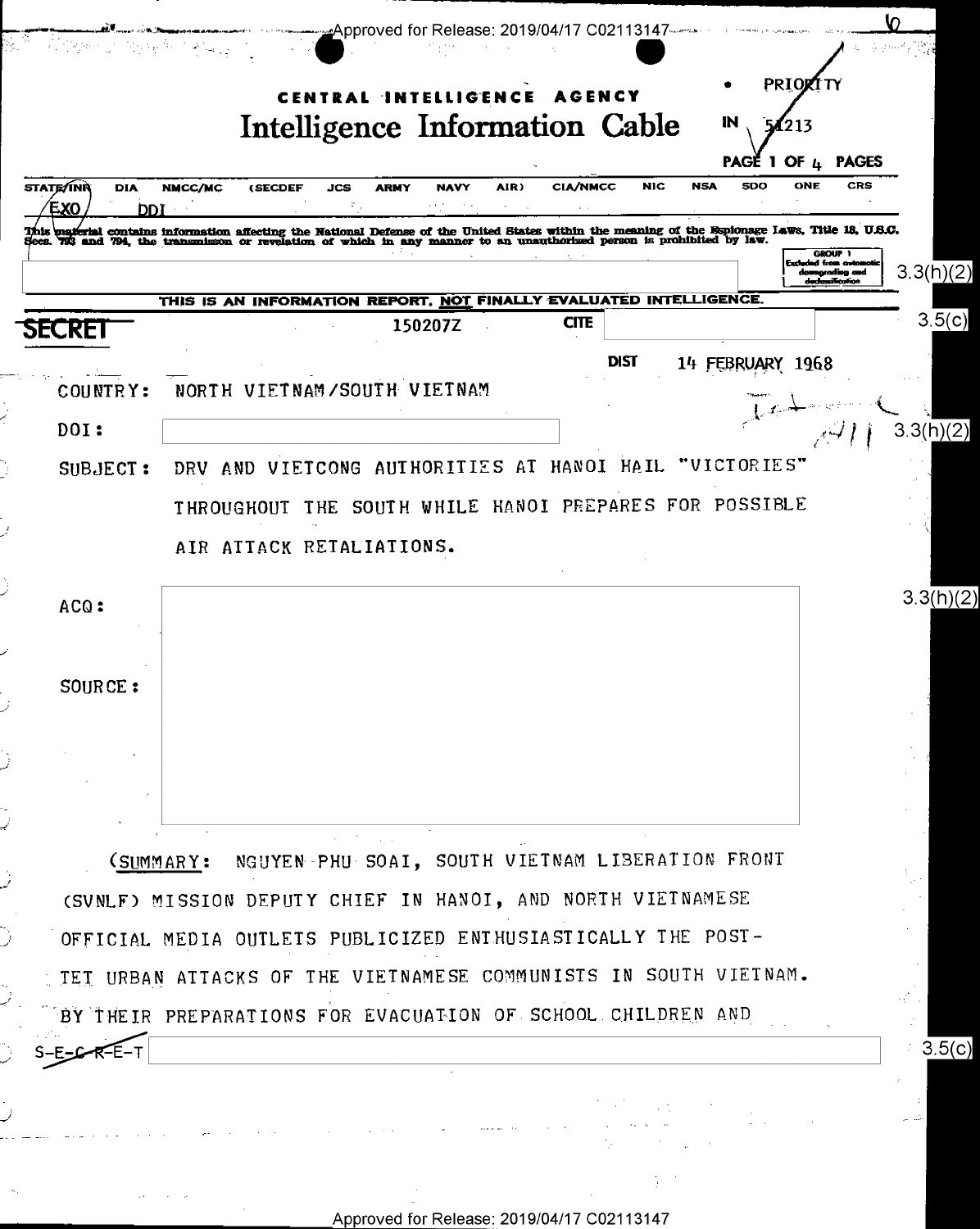Approved for Release: 2019/04/17 C02113147

51213

PAGE 2 OF 4 PAGES

 $3.5(c)$ 

 $3.3(h)(2)$ 

 $3.5(c)$ 

 $3.3(h)(2)$ S-E-C-R-E-T (dissen controls) OTHER MEASURES, THE DEMOCRATIC REPUBLIC OF VIETNAM (DRV)

AUTHORITIES IN EARLY FEBRUARY SHOWED THEIR EXPECTATIONS OF RETALIATORY AIR ATTACKS ON HANOI, WHICH HAD NOT MATERIALIZED BY 5 FEBRUARY. END SUMMARY. )

IN A TELEGRAM ON 5 FEBRUARY 1968 SENT TO THE DEPART- $1.$ MENT OF FOREIGN AFFAIRS

IN HANOI REPORTED TON THE STARTLING EVENTS IN SOUTH VIETNAM" AS FOLLOWS:

ĵ.

2

-F–C

NGUYEN PHU SOAI, DEPUTY CHIEF OF THE SUNLF IN HANOI  $A_{\bullet}$ IN A PRESS CONFERENCE ON 1 FEBRUARY 1968, CALLED THE SIMULTANEOUS ATTACKS, OCCUPATIONS, AND RECAPTURES INVOLVING MORE THAN 40 CITIES, INCLUDING SAIGON, DANANG, AND HUE, AS "THE MOST ALL-SIDE AND WIDESPREAD ATTACKS EVER KNOWN".

THE SUNLF ATTACKS WERE SUPPORTED BY THE LOCAL в. PEOPLE AND EVEN BY ARMY OF SOUTH VIETNAM TRCOPS CALLING THEM-SELVES "SEPARAILSIS" (FROM THE FIRST DIVISION ALONE THERE WERE MORE THAN 100 MEN).

C. LOCAL ORGANIZATIONS ASSISTING THE SUNLF INCLUDED THE FOLLOWING:

(1) IN SAIGON, THE ALLIANCE OF NATIONAL AND PEACE FORCES.

Approved for Release: 2019/04/17 C02113147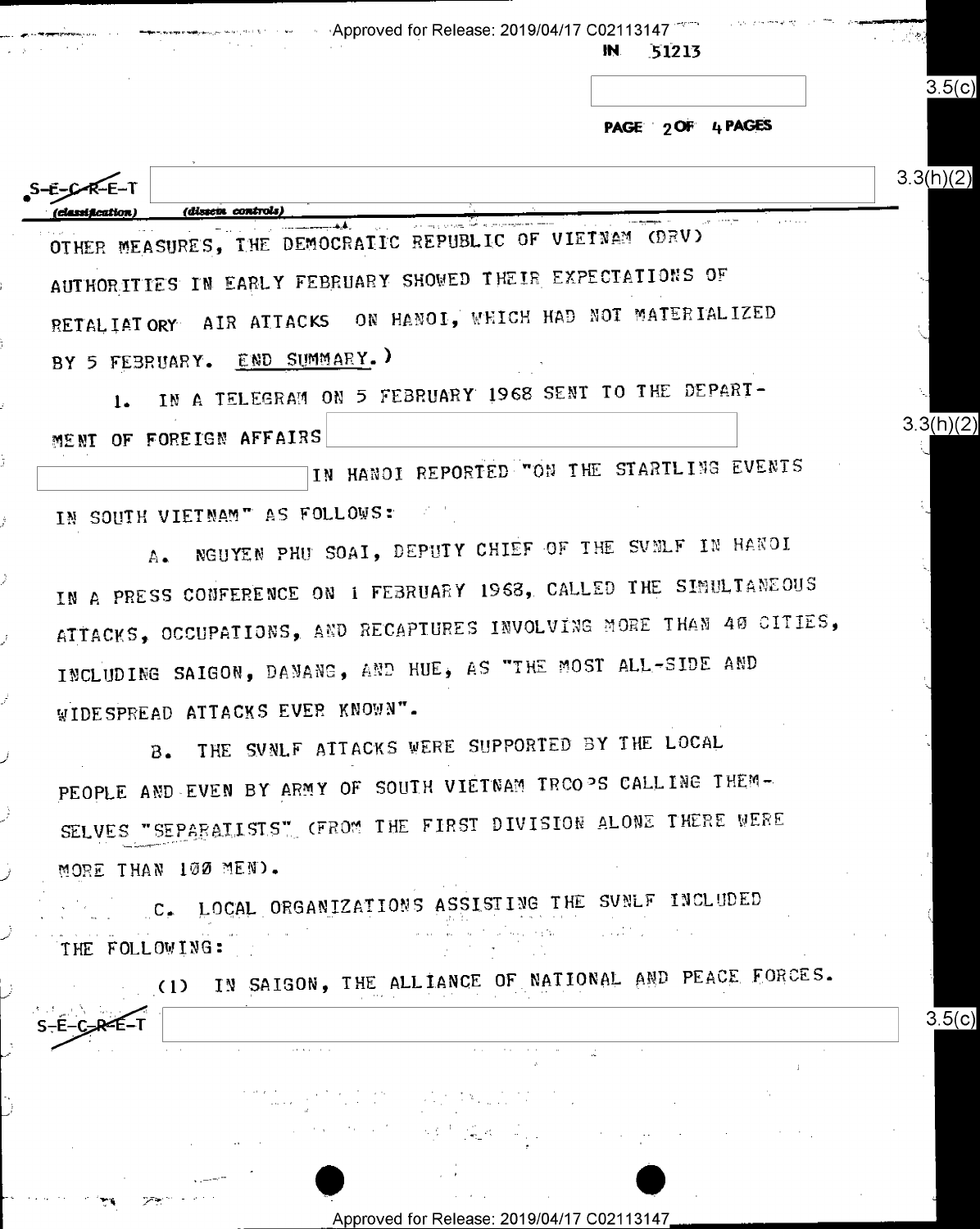Approved for Release: 2019/04/17 C02113147

51213

PAGE 3 OF 4 PAGES

 $3.5(c)$ 

 $3.5(c)$ 

 $3.5(c)$ 

**EER-E-T** 

S-E-C-RE-T

THIS ORGANIZATION HAS ISSUED A MANIFESTO CONCERNING "UEGENT NATIONAL SALVATION" WHICH ASKS THAT THE UNITED STATES AND ITS SATELLITES WITHDRAW THEIR TROOPS FROM SOUTH VIETNAM AND UNDER-TAKE (GARBLED, CORRECTION WILL FOLLOW) WITH THE SVNLF ON MEASURES TO RESTORE PEACE AND REGAIN NATIONAL INDEPENDENCE AND SOVEREIGNTY".

(2) IN HUE, THE FRONT OF NATIONAL DEMOCRATIC AND PEACE ALLIANCE HEADED BY LE VAN HAO, AN ETHNOLOGIST. THEIR APPEAL CONSISTS IN PART, OF THE FOLLOWING: INDEPENDENCE, SOVEPEIGNTY, FREEDOM, DEMOCRACY, PEACE, NEUTRALITY, FOOD, CLOTHERS, AND LAND.

 $D_{\bullet}$ THE SVNLF VICTORIES WERE ENTHUSIASTICALLY HAILED BY THE PPESS AND RADIO, AS WELL AS BY ALL THE PEOPLE IN HANOI. SOME OF THE POSTERS PICTURING DRV ECONOMIC ADVANCES WHICH WERE PUT UP FOR TET CELEBRATIONS WERE REPLACED BY PHOTOS SHOWING THE VICTORIES IN SOUTH VIETNAM. PEOPLE HAD TO WAIT PATIENTLY IN LONG LINES TO BUY NEWSPAPERS.

E. THE DAILY "NHAN DAN" PROCLAIMED THAT THE VICTORIES WERE THE RESULT OF "ATTACKS BEING CONDUCTED ON THE BASIS OF THE POLITICAL PROGRAM OF THE SVNLF", WHILE THE DAILY "QUAN DOI NHAN

Approved for Release: 2019/04/17 C02113147

 $\sqrt{\frac{1}{2} \left( \frac{1}{2} \right)^2} \left( \frac{1}{2} \right)^2 = \sqrt{\frac{1}{2} \left( \frac{1}{2} \right)^2} \left( \frac{1}{2} \right)^2 = \sqrt{\frac{1}{2} \left( \frac{1}{2} \right)^2} \left( \frac{1}{2} \right)^2$